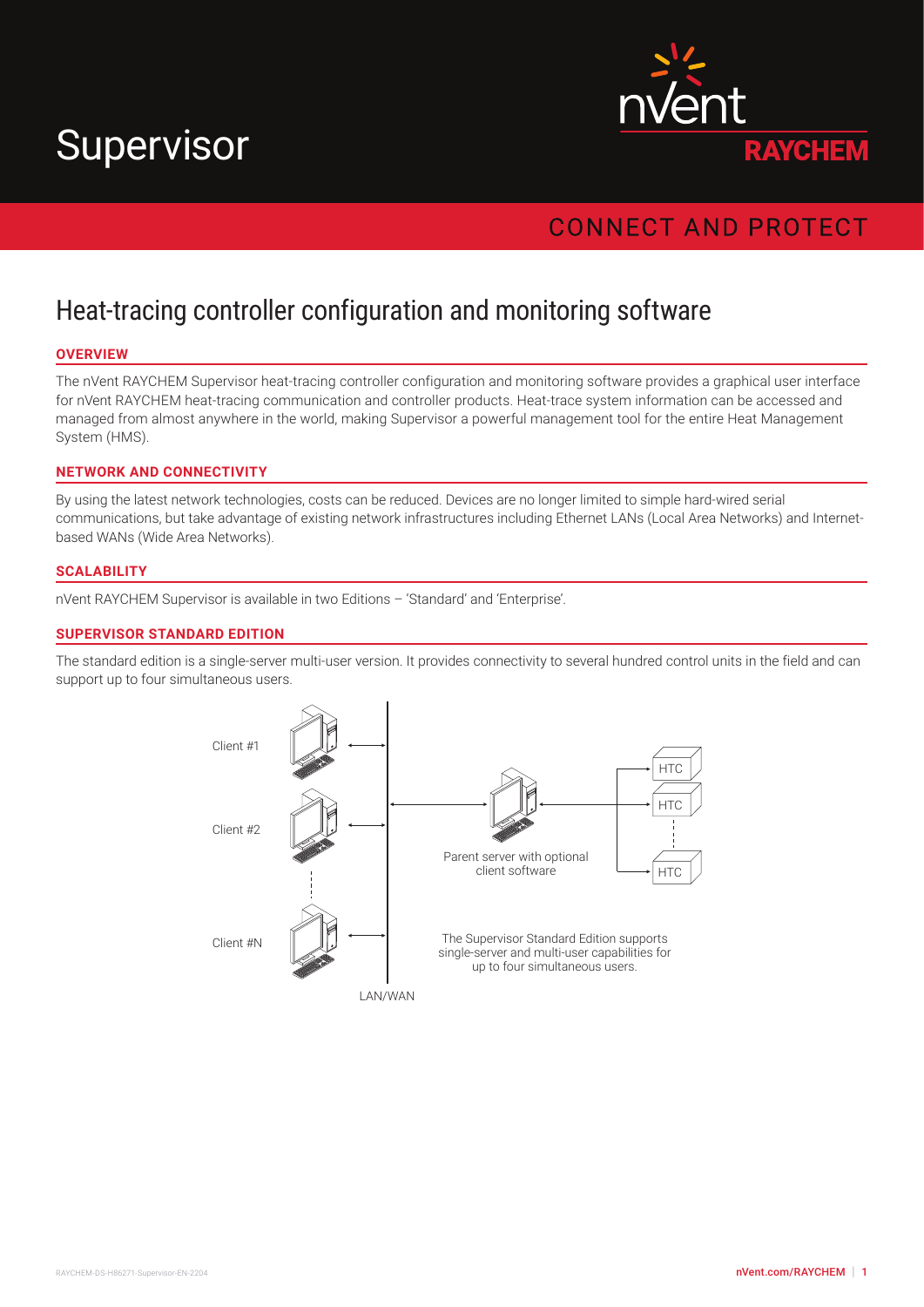# **SUPERVISOR ENTERPRISE EDITION**

The 'Enterprise' edition offers unlimited multi-user, multi-server network capabilities, expanding on the capabilities of the 'Standard'edition. Enterprise level functionality requires the purchase of SQL server software and Microsoft Licensing.



#### **FUNCTIONALITY**

| Device configuration                                                          | Individual devices can be configured in either offline or online mode. After confirmation,<br>data will be uploaded into heat-tracing control devices.                                                                         |
|-------------------------------------------------------------------------------|--------------------------------------------------------------------------------------------------------------------------------------------------------------------------------------------------------------------------------|
| Online monitoring                                                             | Monitoring online signals like temperature, ground-fault current, current, voltage of<br>individual controllers or sets of controllers in user-defined groups.                                                                 |
| Trending & historical data storage                                            | User defined trending of heat-tracing data which can be stored into the database on<br>a user-defined time interval and storage mechanism.                                                                                     |
| Alarm and events                                                              | Displayed in a separate pop-up banner where they can be individually acknowledged by the<br>user. All alarms and events are stored in the database for post-event analyses.                                                    |
| Plant reference model                                                         | Organize Heat-tracing circuits via a model which represents the layout of the plant,<br>simplifying the process of locating heat trace circuits for the entire system.                                                         |
| Enhanced documentation link to device<br>configuration & monitoring utilities | Link heat-tracing circuits to design and construction documentation and makes it easily<br>accessible to the user (examples: P&IDs, heat-tracing isometrics).                                                                  |
| Data import & export                                                          | Export system devices and plant documentation, and save the data in an XML-format file<br>which can also be imported.                                                                                                          |
| Reports                                                                       | Numerous pre-defined reports like device configurations, alarms and events (historical and<br>current), user roles, etc.                                                                                                       |
| Batch, recipes and event scheduler                                            | Multiple pre-defined heat-trace setting changes can be executed at the same time by using<br>the batch and recipe tool. Batches can be launched manually or automatic at a scheduled<br>date and time or at regular intervals. |
| System wide data synchronisation                                              | Synchronise continuously with the controllers in the field. Local changes in the controller<br>will reflect in Supervisor and vice versa.                                                                                      |
| E-mail on alarm notification                                                  | Send email notifications to selected users when alarms occur.                                                                                                                                                                  |
| Internal user messaging                                                       | Instantaneous communication between Supervisor clients connected to the same<br>Supervisor network.                                                                                                                            |
| Multi level security and individual<br>user defined preferences               | Security is based on plant groups, users, and roles, which offers differentiation between<br>each end-user responsibility, rights and preferences.                                                                             |
| Languages                                                                     | English, French, German, Russian, Chinese                                                                                                                                                                                      |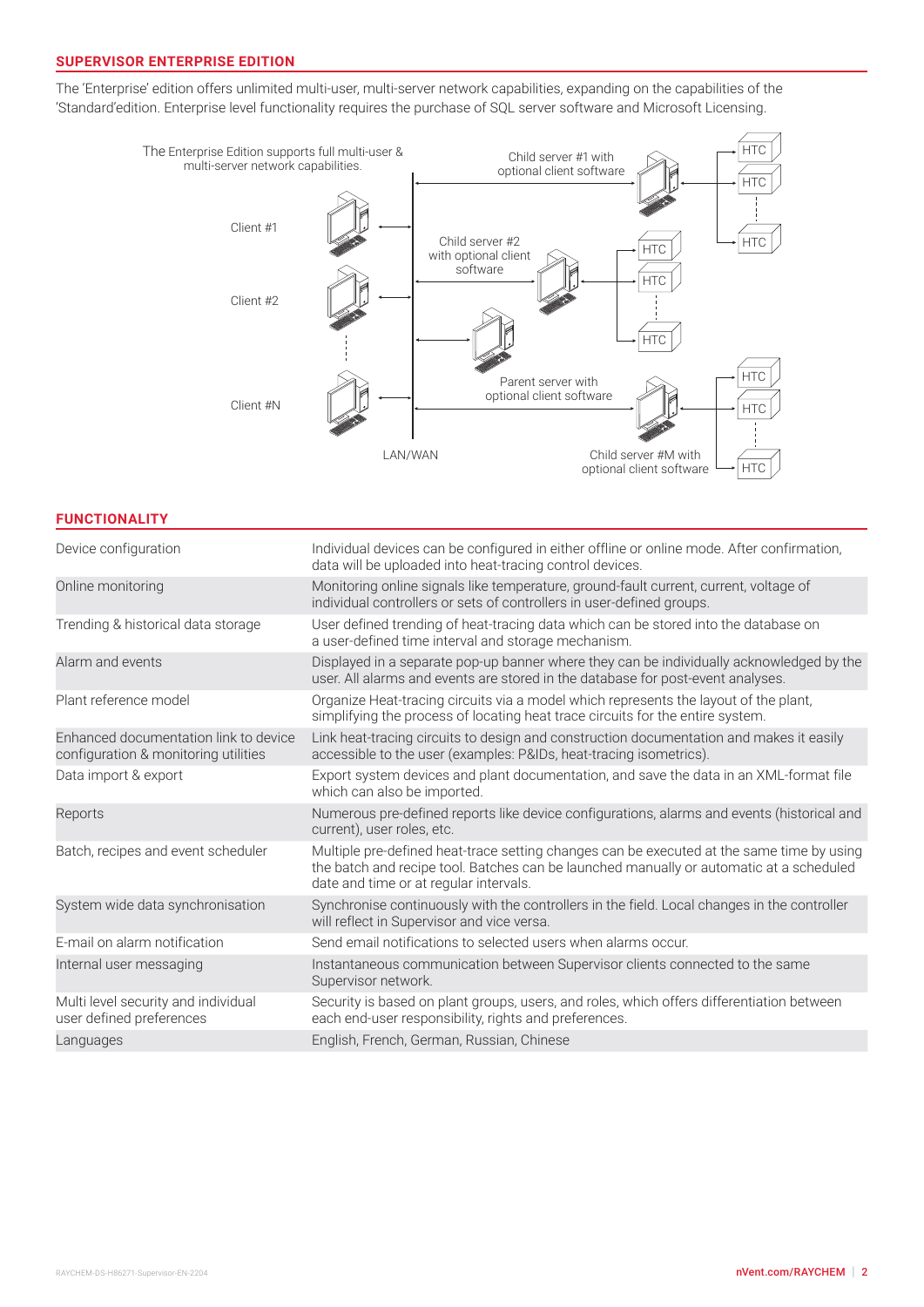## **CONTROLLER COMPATIBILITY**

Supervisor is compatible with any of the following nVent RAYCHEM communication and controller products that have the appropriate communications interface installed:

- Elexant 4000 series
- NGC-20
- Elexant 5010i
- NGC-30
- NGC-40 series
- HTC-900 series
- MoniTrace RMC
- NGC-UIT's
- Legacy devices (T2000 systems, GCC-9000/780, 720, 790, HTC-9000/9100/CAS HTC's)

### **SYSTEM REQUIREMENTS**

| Parent server computer                                   | • A Quad core© - 2.0 GHz CPU For large systems, where multiple Child Servers are to<br>be used, consider the use of higher speed CPU's with more processing cores and / or<br>processing threads within the Parent Server computer for greater performance. Consult<br>nVent Applications Engineering for guidance<br>• 4 gigabytes of free disk space (HDD or SSD)<br>• 8 gigabytes of RAM<br>• Field Device connectivity, such as Ethernet or Serial RS-485 (type and quantity depend<br>on device communication architecture)<br>• A mouse or other compatible pointing device<br>• A display with minimum 800x600 resolution<br>· Standard configurations using Microsoft SQL Express: Windows 7, Windows 8 or<br>Windows 10, either 32 or 64 bit.<br>• Multi-User/Multi-Server Capable configurations using MS SQL Server: Microsoft<br>Windows® Server 2012 through 2019, and Windows 7, 8, or 10 either 32 or 64 bit<br>· Microsoft .NET <sup>®</sup> Framework version 4.0<br>• Network connectivity |
|----------------------------------------------------------|--------------------------------------------------------------------------------------------------------------------------------------------------------------------------------------------------------------------------------------------------------------------------------------------------------------------------------------------------------------------------------------------------------------------------------------------------------------------------------------------------------------------------------------------------------------------------------------------------------------------------------------------------------------------------------------------------------------------------------------------------------------------------------------------------------------------------------------------------------------------------------------------------------------------------------------------------------------------------------------------------------------|
| Child server computer(s) (optional)                      | • A Quad core© - 2.0 GHz CPU                                                                                                                                                                                                                                                                                                                                                                                                                                                                                                                                                                                                                                                                                                                                                                                                                                                                                                                                                                                 |
|                                                          | • 4 gigabyte of free disk space (HDD or SSD)<br>• 8 gigabytes of RAM<br>• Field Device connectivity, such as Ethernet or Serial RS-485 (type and quantity depend<br>on device communication architecture)<br>• A mouse or other compatible pointing device<br>• A display with a minimum 800x600 resolution<br>• Microsoft Windows 7, 8 or 10<br>· Microsoft .NET® Framework version 4.0<br>• Network connectivity                                                                                                                                                                                                                                                                                                                                                                                                                                                                                                                                                                                           |
| Client computer(s)                                       | • A Quad core© - 2.0 GHz CPU<br>• 2 gigabytes of free space (HDD or SSD)<br>• 4 gigabytes of RAM<br>• A mouse or other compatible pointing device<br>• A display with a minimum 800x600 resolution<br>• Windows 7, Windows 8 or Windows 10 either 32 or 64 bit<br>· Microsoft .NET <sup>®</sup> Framework version 4.0<br>• Network connectivity                                                                                                                                                                                                                                                                                                                                                                                                                                                                                                                                                                                                                                                              |
| nVent RAYCHEM Supervisor<br>Database (Edition dependent) | · Supervisor Standard edition runs on SQL Express<br>· Supervisor Enterprise edition requires SQL Server                                                                                                                                                                                                                                                                                                                                                                                                                                                                                                                                                                                                                                                                                                                                                                                                                                                                                                     |